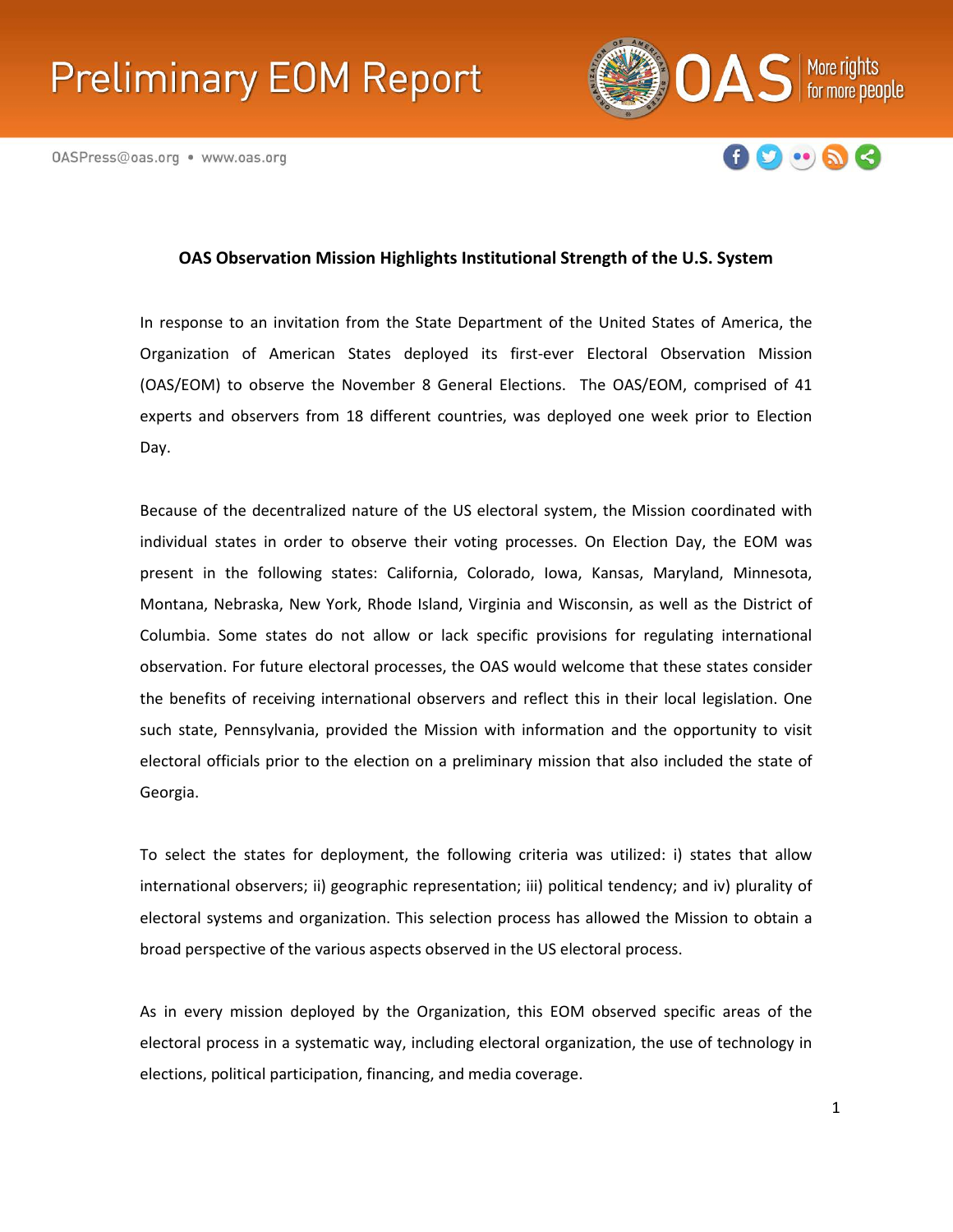#### • **Election Day**

On Election Day, the members of the Mission were tasked with observing all the activities carried out at voting precincts from the opening until the return of materials to the corresponding local authorities.

Throughout the day, our team observed various voting systems and procedures, which included the use of paper ballots, postal voting, optical and digital scanners, and direct-recording electronic voting machines with and without paper trails. Similarly, the EOM observed different levels of identification requirements to vote. Citizens appeared to understand the process and were able to appropriately cast their vote in a reasonable amount of time considering the different choices on the ballot.

The polling places observed by the EOM opened on time, had all the essential electoral materials on hand, and were managed by dedicated citizens in an orderly manner, notwithstanding the large amount of people waiting in line. Observers reported long lines especially early in the morning and in the afternoon, with waiting times of over an hour in some cases. Occasionally, long lines were a result of sporadic technical malfunctions with electoral equipment such as scanners, or as in the case of Colorado, with the Statewide Colorado Registration and Election (SCORE) system, which collapsed for about 20 minutes. These technical challenges, however, were solved efficiently following the contingency procedures that were in place.

Polling places were in general terms adequate but in some cases they were small for the amount of machines and people concentrated in the same place. While the trust of the citizens allowed the process to continue running smoothly, it is suggested that local authorities consider this matter in order to avoid overcrowding and ensure that citizens can cast their ballots secretly.

The EOM observed large amounts of women and senior citizens taking different roles at polling places throughout the country. Despite their limited knowledge of international observation,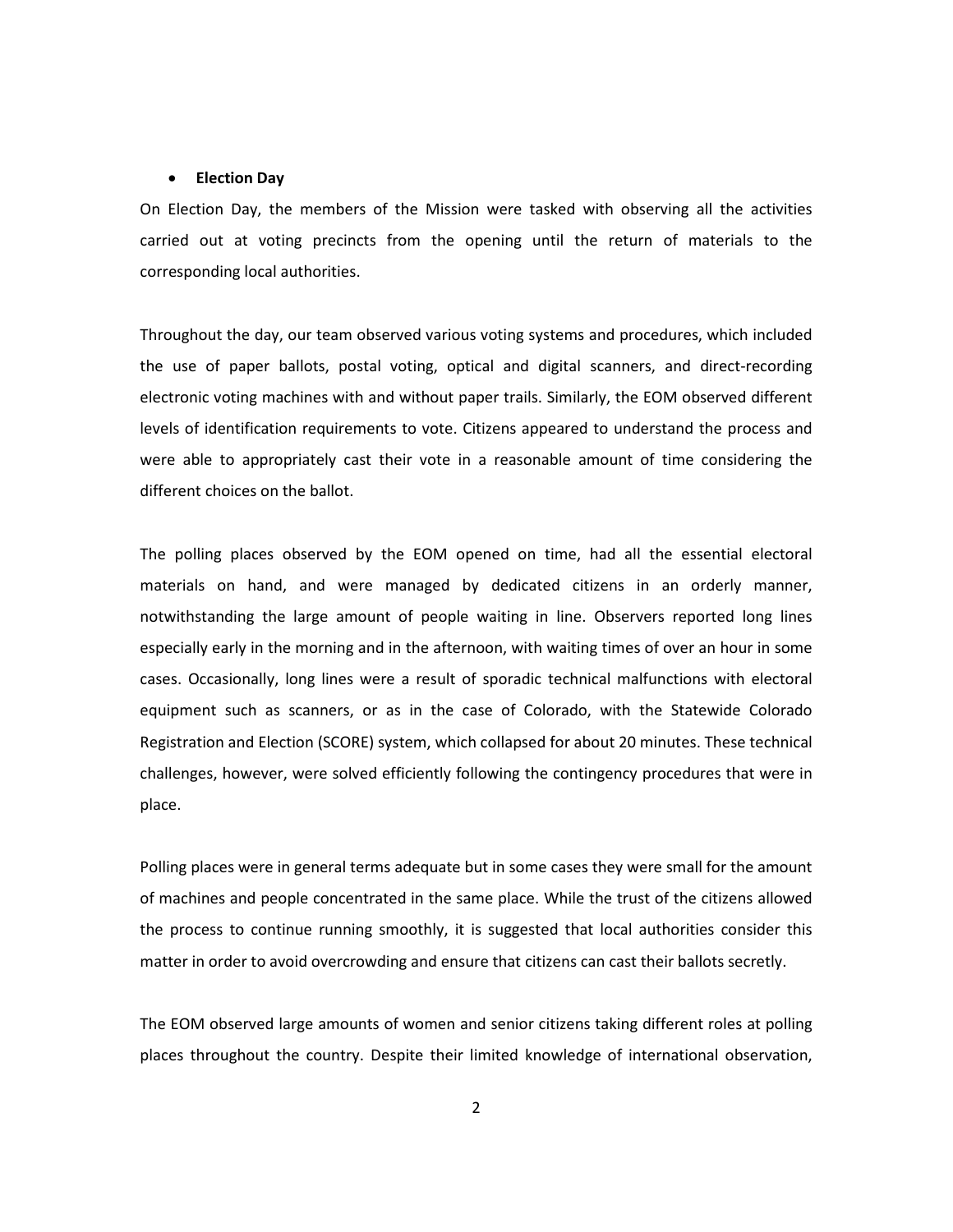poll workers received OAS observers in a friendly and open manner. Similarly, the Mission observed workers giving priority to senior citizens and people with disabilities, as well as pregnant women. The Mission would like to highlight the remarkable efforts made by electoral authorities to facilitate access to people with disabilities through the use of special devices, and initiatives such as drive-through polling places (observed in Colorado and California) or the option to have ballots brought to your car (Kansas).

The Mission would also like to highlight the culture of service and professionalism of electoral officials observed across the different states. During the organization of the election, these workers provided voters with a safe and convenient way to vote.

#### • **Uniqueness of the U.S. electoral system**

The U.S. electoral system presents several characteristics that make it unique in the hemisphere. One of these aspects is the Electoral College by which the President is elected through an indirect vote consisting of the accumulation of electoral votes tallied state by state, as opposed to the most common electoral practice of direct election through popular vote.

The immense variety of election laws, rules and voting mechanisms is embedded in the decentralized nature of the U.S. system. How these different states coexist in elections at a national level make it truly unique. Organization is left to state, county, and township levels in some cases, varying in their degree of centralization.

# • **Early voting**

For this election, most states had a method in place to cast a ballot before Election Day, either during the early voting period or by requesting an absentee ballot. In 37 states (including 3 that mail ballots to all voters) and the District of Columbia, individuals could vote in person with no justification required.<sup>[1](#page-2-0)</sup> According to the information reported, more than 47 million citizens voted before Election Day.

<span id="page-2-0"></span><sup>&</sup>lt;sup>1</sup> National Conference of State Legislators, Absentee and Early Voting (October 2016), available at: <http://www.ncsl.org/research/elections-and-campaigns/absentee-and-early-voting.aspx>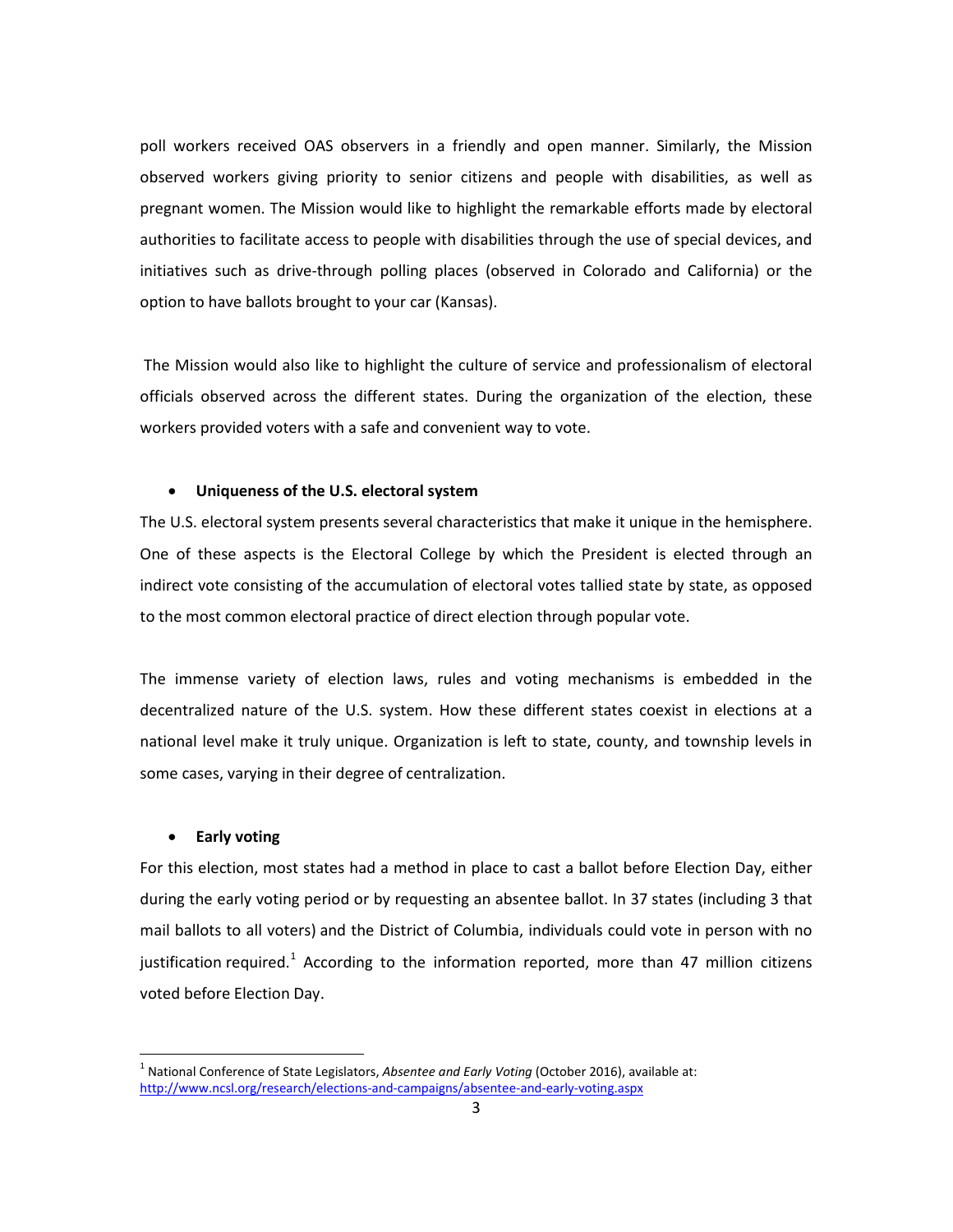This method is generally accepted by the voting population and administrators alike. Since each state is responsible for developing its own electoral registry and there is no obligation on their part to share this information with other states or to integrate them at the national level, one person could potentially vote more than once for the same election.

As such, the Mission recommends that states continue to utilize and expand existing mechanisms<sup>[2](#page-3-0)</sup> to share and compare information in order for each state to avoid duplicity of registration for the same election.

#### • **Electoral district delimitation**

The biased design of electoral districts, known as gerrymandering, has been a historic issue in U.S. electoral processes. In various states the Mission observed a partisan design of the electoral districts for the House of Representatives, which affects the competitiveness of these elections.

In California and Iowa, two states observed by the Mission, the design of electoral districts is drawn by an independent, non-partisan commission. This practice guarantees clearer standards in the definition of district lines, thus increasing the possibilities for political alternation. In this context, the Mission recognizes the establishment of independent commissions for the design of electoral districts as a better practice.

#### • **Voter Identification**

Another aspect in which the U.S. system differs from others in the hemisphere is related to voter identification. Practically all countries in the region provide at least one free form of national identification to their citizens, which is used for electoral purposes. In the U.S., 32 states currently have laws in force that require voters to show some form of prescribed identification to verify their identity before casting a vote.<sup>[3](#page-3-1)</sup> Proponents of these laws justify them as a means to prevent in-person voter fraud and increase public confidence in the

<span id="page-3-0"></span><sup>&</sup>lt;sup>2</sup> Information available at the Electronic Registration Information Center ( $\frac{http://ericstates.org/}{http://ericstates.org/}$ ) and at the Interstate Voter Registration Crosscheck Program

<span id="page-3-1"></span><sup>3</sup> National Conference of State Legislatures, *Voter Identification Requirements* (September 2016), available at: <http://www.ncsl.org/research/elections-and-campaigns/voter-id.aspx>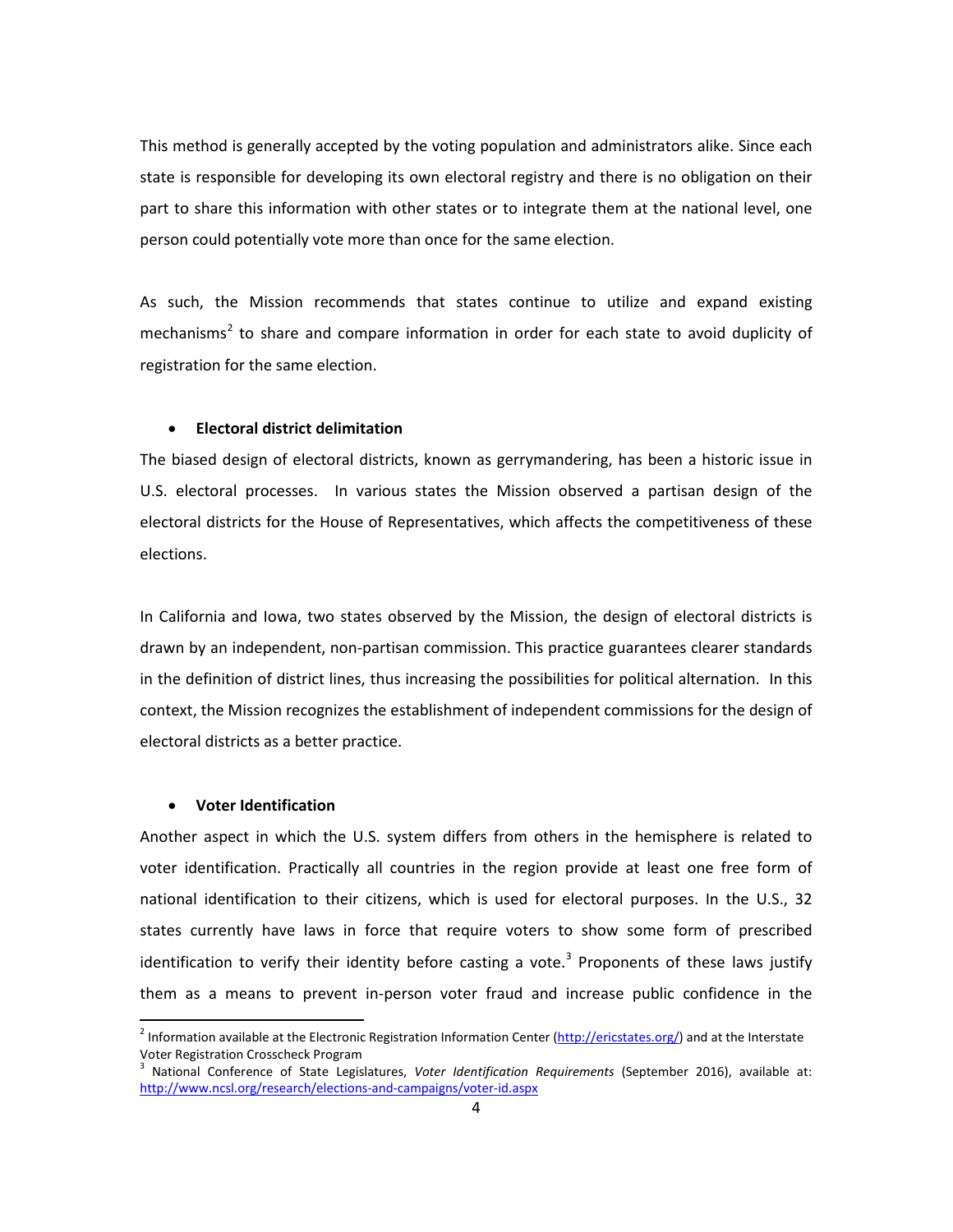electoral process. Opponents cite the lack of evidence that such fraud occurs<sup>[4](#page-4-0)</sup> and argue that such laws impose unnecessary fiscal and administrative burdens on election administrators.<sup>[5](#page-4-1)</sup> Opponents further argue that restrictive voter ID laws serve to disenfranchise otherwise eligible voters and have a disproportionate impact on low-income and minority voters who are less likely to possess the prescribed types of identification, and who may experience difficulty acquiring it.<sup>[6](#page-4-2)</sup>

## • **Political rights**

In terms of political participation, this election was the first since 1965 to take place without full protection of the Voting Rights Act, a law designed with the express purpose of protecting the abridgement or denial of voting rights to any citizen on account of race, color, or language groups. In 2013, the Supreme Court struck down several Sections of the Act. The Mission recommends that the impact of this decision be analyzed with hard data.

#### • **Political financing**

The Mission takes note that the rules that govern the bipartisan structure of the Federal Elections Commission (FEC) make it difficult to effectively conduct oversight and enforcement of campaign finance law.

The campaign finance regime is the most deregulated it has been in 40 years, and for this election it relied mostly on private money. As a result of the Supreme Court ruling in Citizens United v. FEC, spending limits are unconstitutional unless candidates accept public funding. As a result, the role of outside spending in elections, particularly from independent expenditure-only committees (super PACs), has increased.

Although difficult to enforce, super PACs cannot coordinate their independent expenditures with candidates or parties. New, more precise and stricter coordination rules that address super

<span id="page-4-0"></span><sup>&</sup>lt;sup>4</sup> Demos, *Millions to the Polls: Restrictive Photo ID Law for Voting, available at:*<br>http://www.demos.org/publication/millions-polls-restrictive-photo-id-laws-voting

<span id="page-4-1"></span>hational Conference of State Legislatures, Voter Identification ID Requirements (September 2016), available at: http://www.ncsl.org/research/elections-and-campaigns/voter-id.aspx<br><sup>6</sup> Demos, *Millions to the Polls: Restrictive Photo ID Law for Voting,* available at:

<span id="page-4-2"></span><http://www.demos.org/publication/millions-polls-restrictive-photo-id-laws-voting>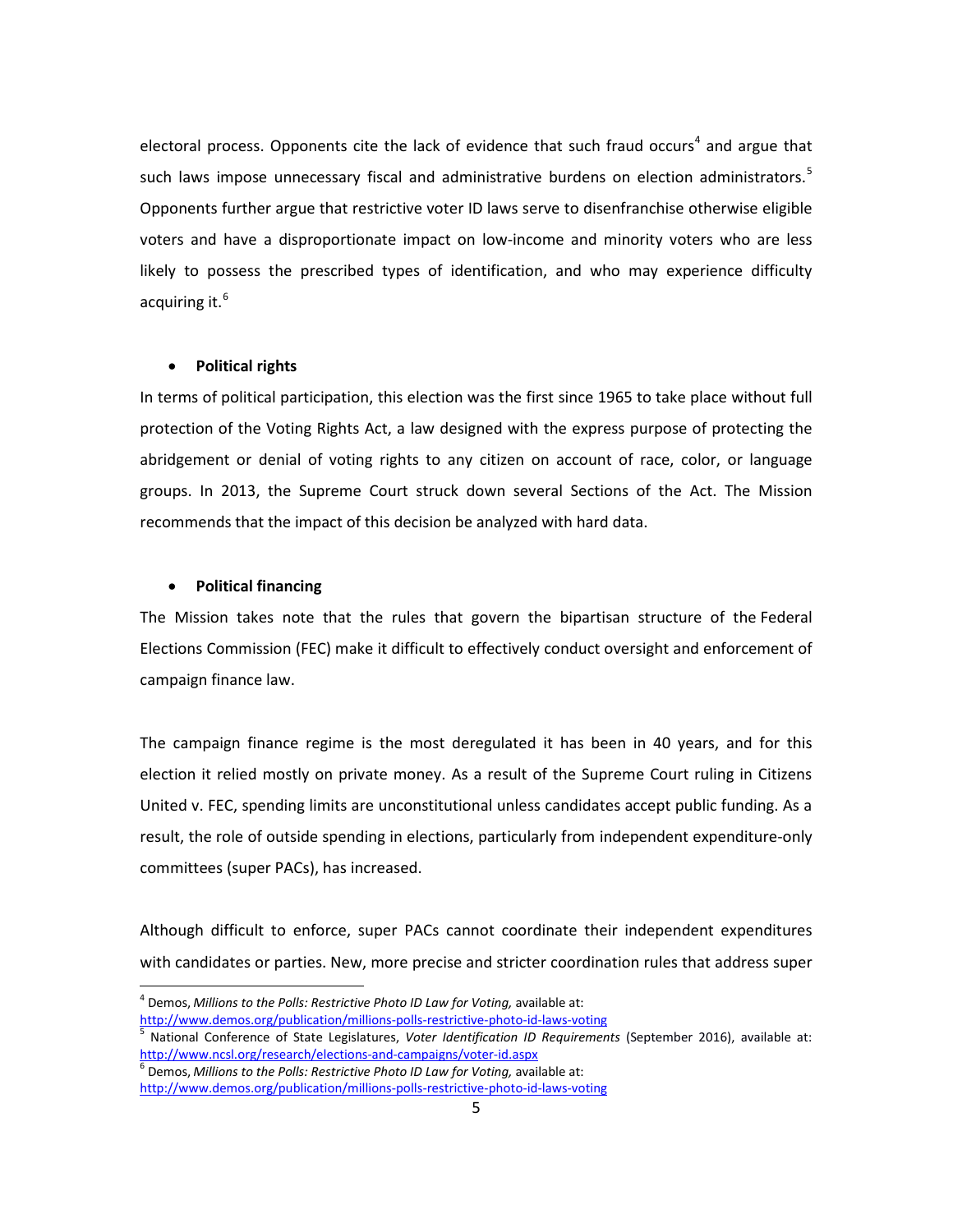PACs in particular would benefit the level of transparency of the financing system as it may potentially minimize back-door influence and the collusion of interests.

The Mission commends the work of the FEC with respect to the enforcement of current disclosure requirements. Candidates, PACs, super PACs, and other outside groups periodically file reports to the FEC, including contributions and expenditures, and such information is available online within 48 hours.

#### • **Media**

The Mission analyzed media coverage of the campaign. The two major party candidates received significant coverage by TV, radio, and print outlets. The Mission observed that digital and social media broadened the impact of news and commentary. According a survey of the Pew Research Center, "three-in-ten Americans turned to the 2016 presidential candidates' digital messages for news and information about the election. The candidates' social media posts outpaced their websites and emails as sources of this news."[7](#page-5-0)

A large media market and fierce competition among the biggest media groups delivered thousands of hours of electoral coverage for diverse audiences. The Mission found coverage for both candidates to be for the most part equal in time and more personally oriented rather than policy driven.

The EOM observed with concern a rise in polarizing and divisive rhetoric during the campaign that could be interpreted as having a racial undertone. Furthermore, threats by one candidate to take judicial action against journalists for expressing their views and restricting their access to cover events were worrisome. The Mission hopes that these expressions were all part of campaign rhetoric and civil dialogue will prevail among opposing views.

<span id="page-5-0"></span> $^7$  Pew Research Center, 10 Facts about the Changing Digital News Landscape (September 2016), available at: <http://www.pewresearch.org/fact-tank/2016/09/14/facts-about-the-changing-digital-news-landscape/>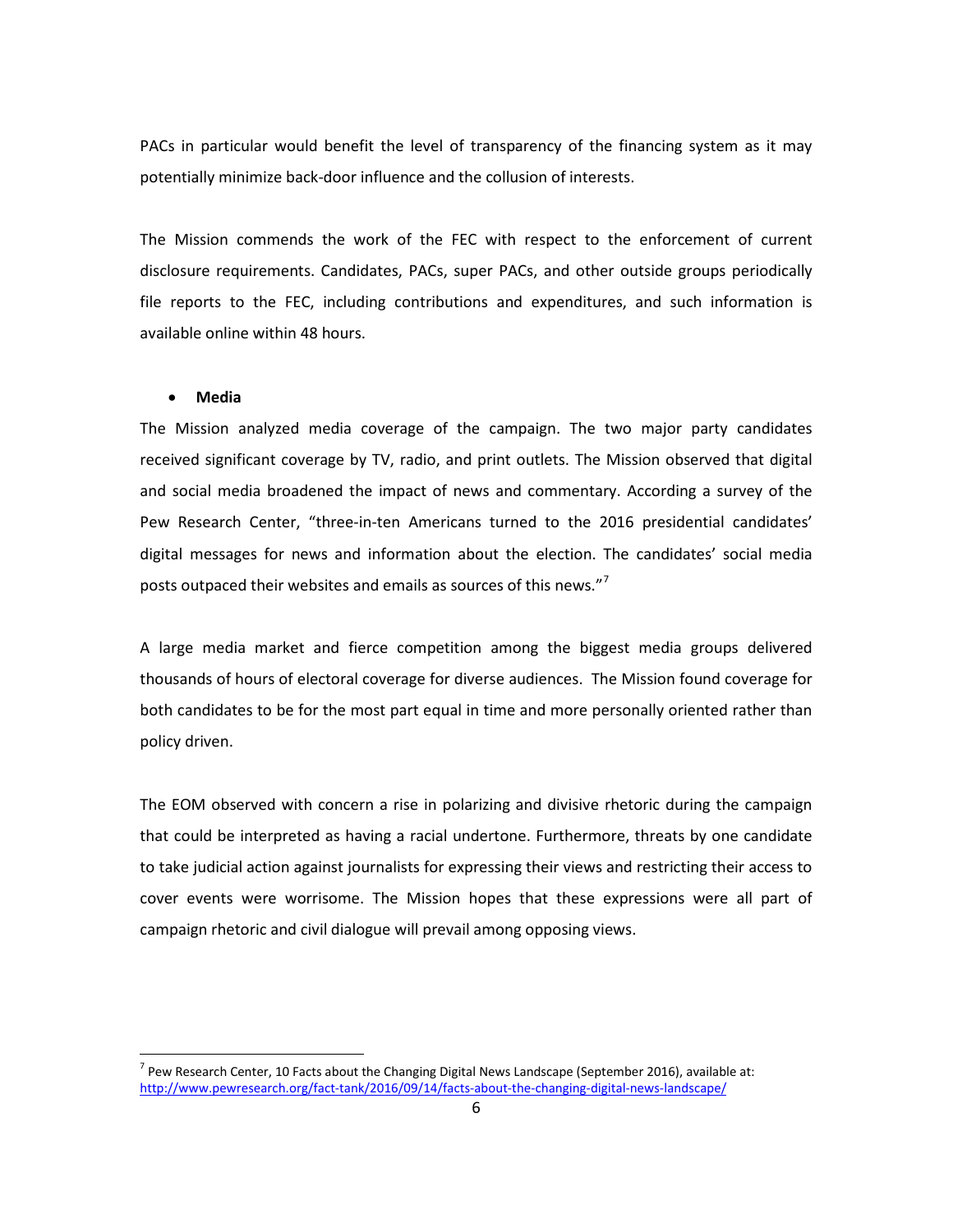The strength of U.S. democracy goes beyond the particularities of an electoral process. It is based on its institutional strength, freedom of expression and press, balance of power, the rule of law and the principles on which this country was founded.

Amidst accusations of a rigged electoral system, the reality is that citizens trust their institutions. The immense amount of checks and balances throughout the process, the right to redress and appeal decisions, the effectiveness of the courts, and the transparency and publicity of the process are paramount in the construction of that trust.

#### • **Gender**

Our Mission analyzed issues related to women's access to the political arena. We observed that the absence of quotas for political participation and the possibility of re-election make the growth of female participation in elected positions very difficult. In this electoral process, for instance, the preliminary results indicate that the number of women in the House of Representatives could decrease to 82, in comparison with the 104 seats that are currently held by women. The Mission would like to highlight the need to promote actions and policies that encourage the presence of women in leading elected positions, in line with the significant progress in the Western hemisphere in this matter.

## • **Acknowledgements**

The Mission would like to express its gratitude to the National Association of Secretaries of States, The National Conference of State Legislators, the National Association of State Election Directors, the U.S. Election Assistance Commission, the Federal Election Commission, the Federal Government and all the institutions and individuals that kindly opened their doors to the members of the Mission.

The EOM would also like to thank the donors whose generous support made the deployment of this Mission possible, including Bolivia, Chile, the Dominican Republic, and Mexico, as well as to the experts, observers and members of the OAS General Secretariat for their hard work and